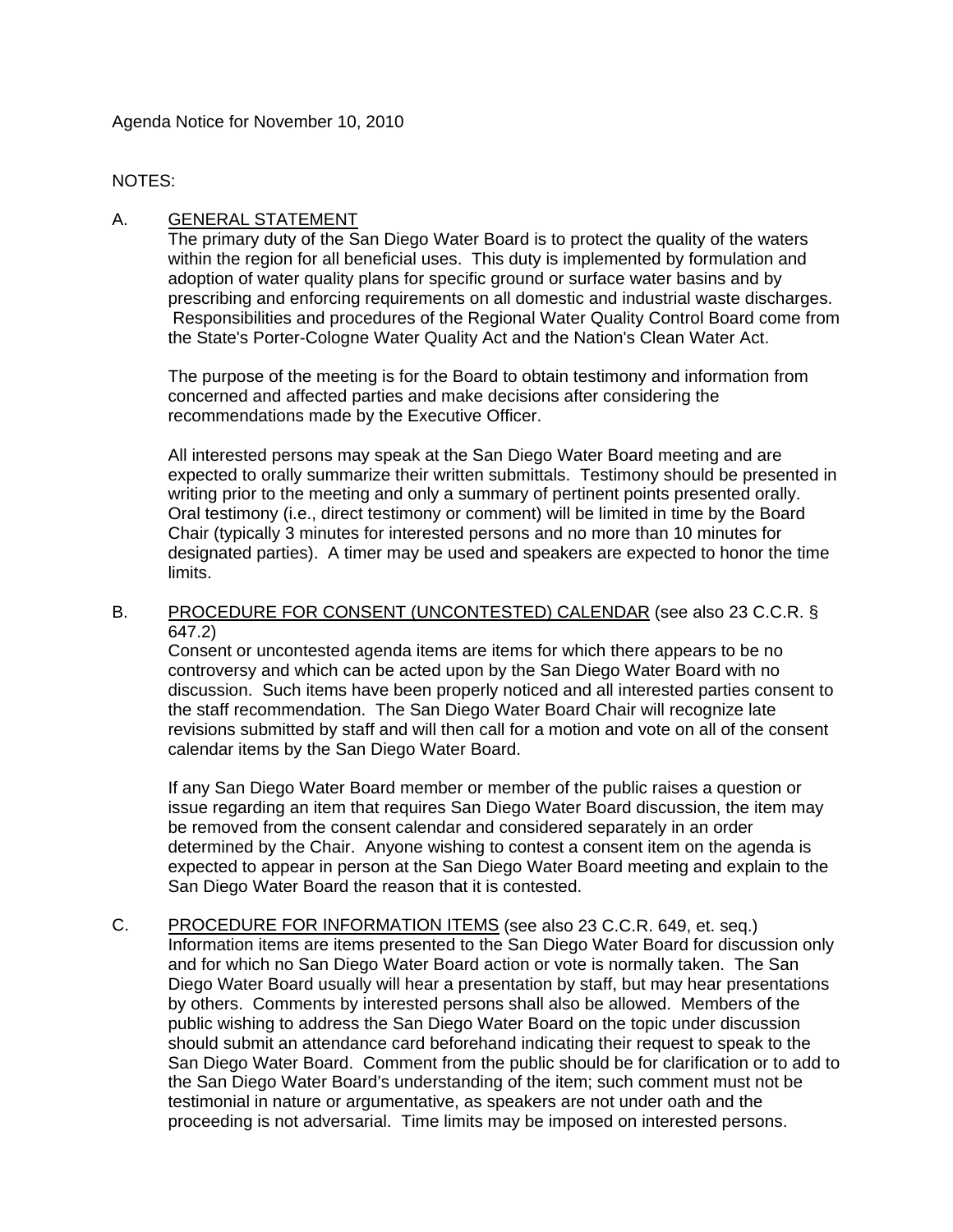D. PROCEDURES FOR NON-CONSENT (CONTESTED) AGENDA ITEMS Non-consent or contested agenda items are items to which the parties involved have not consented and the staff recommendation is in dispute. The procedure that applies to such items depends on the nature of the matter. Matters before the San Diego Water Board may be quasi-legislative or quasi-judicial (adjudicative proceedings). Such items may require a public hearing and all interested persons will be provided an opportunity to make comments.

## **Contested Adjudicative Matters**

Contested agenda items that are adjudicative, not quasi-legislative, are governed by the rules for adjudicative proceedings. State Water Resources Control Board (State Water Board) regulations setting forth the procedures for adjudicative proceedings before the State and Regional Water Boards are codified in Title 23, California Code of Regulations, Division 3. Adjudicative proceedings before the State and Regional Water Boards are governed by State Water Board regulations as authorized by Chapter 4.5 of the Administrative Procedures Act (commencing with section 11400 of the Government Code). State Water Board regulations further provide that, with certain exceptions, adjudicative proceedings will be conducted in accordance with sections 800-805 of the Evidence Code and section 11513 of Chapter 5 of the Government Code. (Other provisions of Chapter 5 of the Government Code do not apply to adjudicative proceedings before the State and Regional Water Boards). A copy of those regulations and Chapter 4.5 of the Administrative Procedures Act, section 11513 of the Government Code and sections 801-805 of the Evidence Code can be found at [http://www.waterboards.ca.gov/laws\\_regulations/](http://www.waterboards.ca.gov/laws_regulations/).

An adjudicative proceeding is a hearing to receive evidence for determination of facts pursuant to which the State or Regional Water Board formulates and issues a decision. A decision determines a legal right, duty, privilege, immunity or other legal interest of a particular person or persons. Examples of adjudicative proceedings include hearings to receive evidence concerning the issuance of waste discharge requirements or National Pollutant Discharge Elimination System (NPDES) permits, concerning cease and desist orders, and concerning orders imposing administrative civil liability. Adjudicative proceedings are not conducted according to the technical rules of evidence, and the San Diego Water Board will accept testimony and comments that are reasonably relevant to the issues before the Board. Testimony or comments that are not reasonably relevant, or that are repetitious, will be excluded.

In some adjudicative matters, a separate Hearing Procedures Document has been issued. In those cases, the procedures set forth in that Document will apply, subject to discretionary modification by the Chairman. For other adjudicatory matters, the Chair may establish specific procedures for each item, and consistent with section 648, subdivision (d) of title 23 of the California Code of Regulations may waive nonstatutory provisions of the regulations. Generally, all witnesses testifying before the San Diego Water Board must affirm the truth of their testimony and are subject to questioning by the Board Members.

Absent a separate Hearing Procedures Document, the Board normally conducts adjudicative proceedings in an informal manner. That is, the Board does not, generally, require the designation of parties, the prior identification of witnesses, prior submission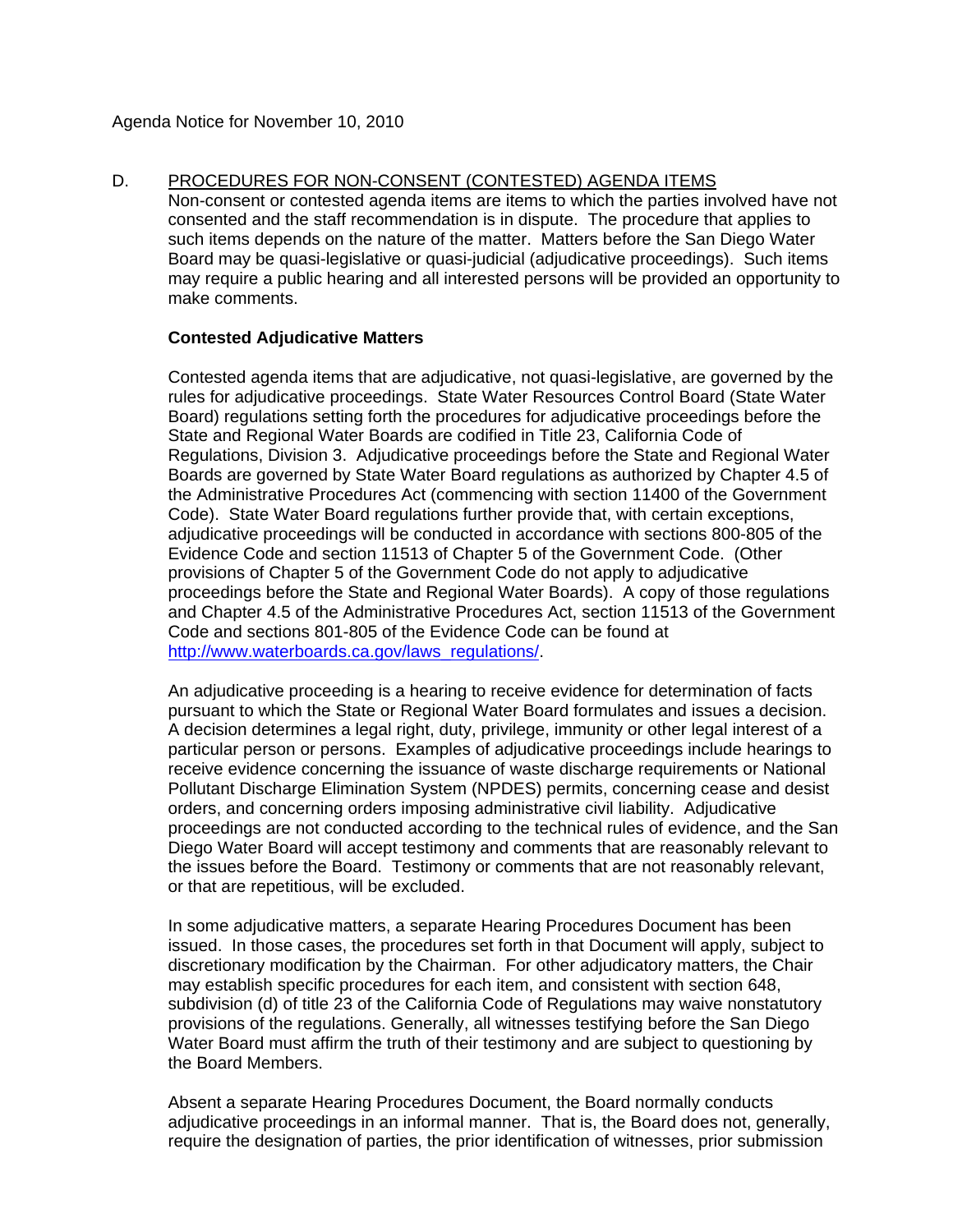of written testimony, or the cross examination of witnesses. Any requests for an alternate hearing process should be directed to the Executive Officer and must be received by the San Diego Water Board by the deadline set forth on pages 1-2 of the Agenda.

When the San Diego Water Board determines that a hearing will be formal (as opposed to informal, as described above), participants in a contested agenda item are either "designated parties" or "interested persons." Only designated parties will have the right to cross-examination, and may be subject to cross-examination. Interested persons (i.e., nondesignated parties) do not have a right to cross-examination, but may ask the San Diego Water Board to clarify testimony. Interested persons may also be asked to clarify their statements at the discretion of the San Diego Water Board.

Designated parties include:

-Staff of the San Diego Water Board

-Discharger or Responsible Party

-Persons directly affected by the discharge

All other persons wishing to testify or provide comments for a formal hearing are "interested persons" and not "designated parties." Such interested persons may request status as a designated party for purposes of the formal hearing by submitting such request in writing to the San Diego Water Board no later than the date specified at the beginning of the Agenda Notice or in the applicable Notice of Public Hearing or Hearing Procedures Document. The request must explain the basis for status as a designated party and, in particular, how the person is directly affected by the discharge.

All persons testifying must state their name, address, affiliation, and whether they have taken the oath before testifying. The order of testimony for formal hearings generally will be as follows, unless modified by the San Diego Water Board Chair:

-Testimony and cross-examination of San Diego Water Board staff

-Testimony and cross-examination of discharger

-Testimony and cross-examination of other designated parties

-Testimony by interested persons

-Closing statement by designated parties other than discharger

- -Closing statement by discharger
- -Closing statement by staff
- -Recommendation by Executive Officer (as appropriate)
- -Close hearing
- -Deliberation and voting by San Diego Water Board

Closing statements shall be for the purpose of summarization and rebuttal and are not to be used to introduce new evidence or testimony. After considering evidence, testimony, and comments, the San Diego Water Board may choose to adopt an order regarding a proposed agenda item.

## **Quasi-legislative Matters**

Quasi-legislative matters include rulemaking and some informational proceedings. These matters may include hearings for the adoption or amendment of regulations,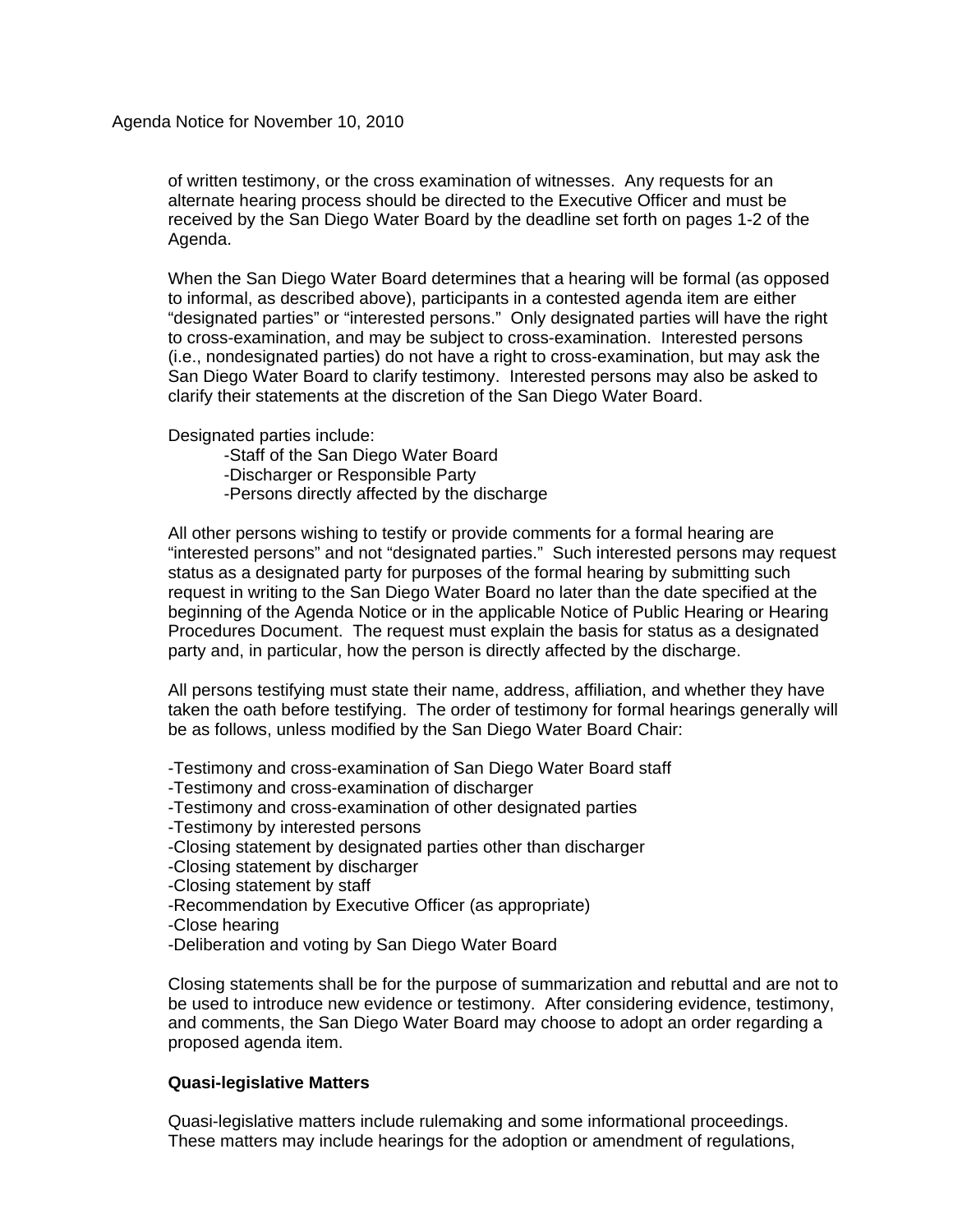water quality control plans, and hearings to gather information to assist the State and Regional Water Boards in formulating policy for future action. They are not adjudicative proceedings and are subject to different procedures. (See PROCEDURE FOR INFORMATION ITEMS, above, and Cal. Code Regs. Tit. 23, § 649, et seq.)

#### E. CONTRIBUTIONS TO SAN DIEGO WATER BOARD MEMBERS

Persons applying for or actively supporting or opposing waste discharge requirements or other San Diego Water Board orders must comply with legal requirements if they or their agents have contributed or proposed to contribute \$250 or more to the campaign of a San Diego Water Board member for elected office. Contact the San Diego Water Board for details if you fall into this category.

## F. PROCEDURAL INFORMATION

The San Diego Water Board may meet in closed session to discuss matters in litigation, including discussion of initiated litigation, significant exposure to litigation, or decisions to initiate litigation [Authority: Government Code § 11126(e)]; deliberate on a decision to be reached based upon evidence introduced in an adjudicatory hearing [Authority: Government Code § 11126(d)]; or to consider the appointment, employment or dismissal of a public employee to hear complaints or charges brought against a public employee [Authority: Government Code §11126(a)].

The San Diego Water Board may break for lunch at approximately noon at the discretion of the Chairman. During the lunch break San Diego Water Board members may have lunch together. Other than properly noticed closed session items, San Diego Water Board business will not be discussed.

Agenda items are subject to postponement. A listing of postponed items will be posted in the meeting room. You may contact the designated staff contact person in advance of the meeting day for information on the status of any agenda item.

Speaker Cards. All persons desiring to address the San Diego Water Board are required to fill out a speaker card. Cards are normally provided near the entrance to the meeting room. San Diego Water Board staff can assist you in locating the cards.

Please fill out a separate card for each item you plan to speak on. All relevant sections, including the oath, must be completed. Please use the appropriate color card, as indicated below:

 Blue: Public Comments (for items requiring no San Diego Water Board action - Public Forum, status reports, etc.).

Green: Public Testimony, in support of the tentative action.

Pink: Public Testimony, opposed to the tentative action.

G. AVAILABILITY OF EXECUTIVE OFFICER'S REPORT AND AGENDA MATERIAL Visit our website at [www.waterboards.ca.gov/sandiego](http://www.waterboards.ca.gov/sandiego) to view the Executive Officer's Report over the internet two days prior to the San Diego Water Board meeting. A copy can also be obtained by contacting the staff office. A limited number of copies are available at the meeting.